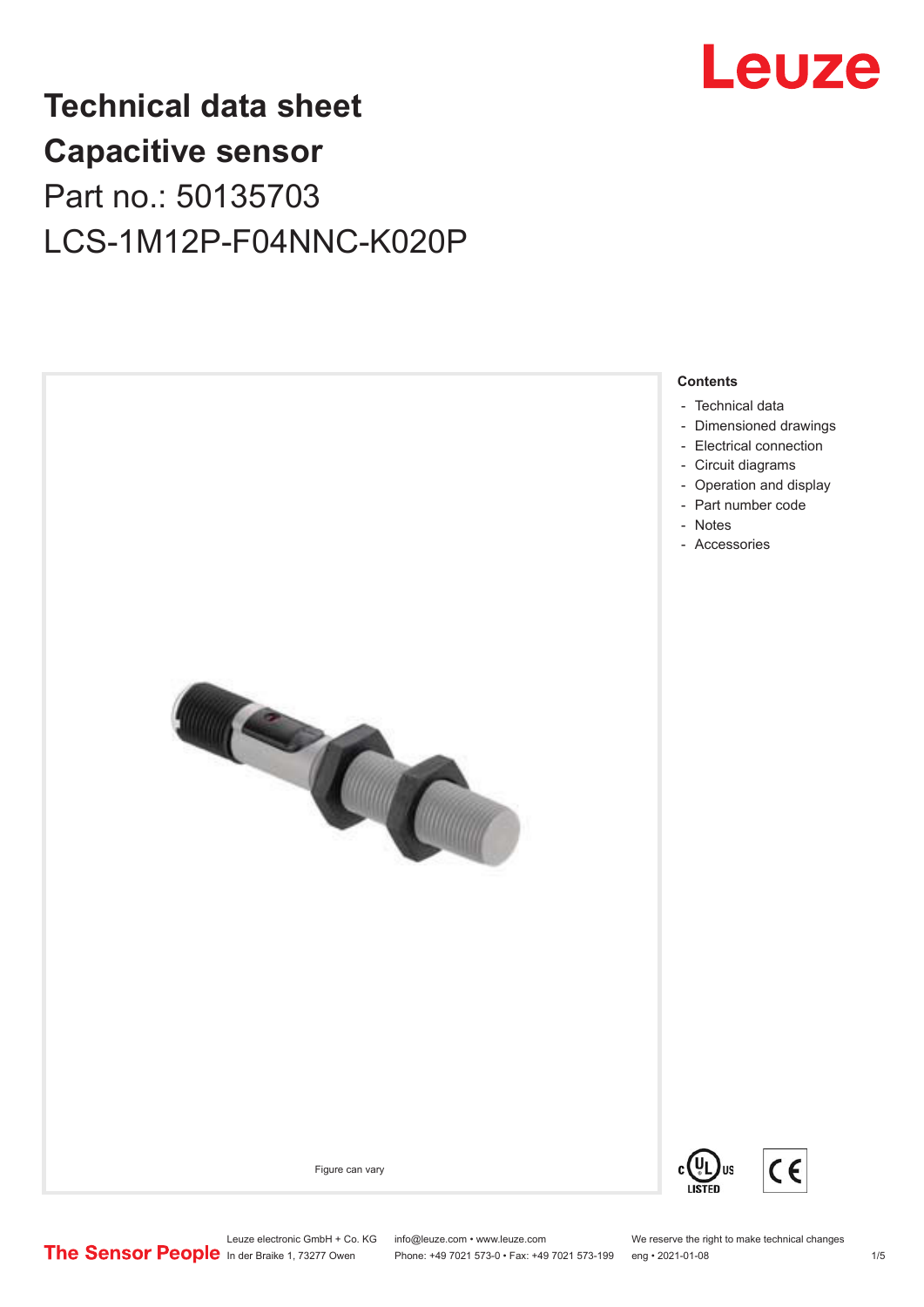### <span id="page-1-0"></span>**Technical data**

# **Leuze**

#### **Basic data**

| <b>Basic data</b>                              |                                      |  |
|------------------------------------------------|--------------------------------------|--|
| <b>Series</b>                                  | LCS-1                                |  |
| Switching distance S <sub>n</sub>              | $14$ mm                              |  |
| Assured switching distance                     | 4 mm                                 |  |
| <b>Characteristic parameters</b>               |                                      |  |
| <b>MTTF</b>                                    | 343 years                            |  |
| <b>Electrical data</b>                         |                                      |  |
| <b>Protective circuit</b>                      | Polarity reversal protection         |  |
|                                                | Short circuit protected              |  |
| Performance data                               |                                      |  |
| Supply voltage $U_{\rm B}$                     | 10  30 V, DC                         |  |
| Residual ripple                                | 0  10 %, From $U_{\rm B}$            |  |
| <b>Open-circuit current</b>                    | 15 mA                                |  |
| Temperature drift, max. (in % of S.)           | 20 %                                 |  |
| Repeatability, max. (in % of S.)               | 2%                                   |  |
| <b>Rated operating current</b>                 | 100 mA                               |  |
| Outputs                                        |                                      |  |
| Number of digital switching outputs 1 Piece(s) |                                      |  |
|                                                |                                      |  |
| Switching outputs<br><b>Type</b>               | Digital switching output             |  |
| Voltage type                                   | DC                                   |  |
|                                                |                                      |  |
| <b>Switching output 1</b>                      |                                      |  |
| Assignment                                     | Connection 1, conductor 2            |  |
| Switching element                              | Transistor, NPN                      |  |
| <b>Switching principle</b>                     | NC (normally closed)                 |  |
| <b>Timing</b>                                  |                                      |  |
|                                                |                                      |  |
| <b>Switching frequency</b>                     | 100 Hz                               |  |
| <b>Connection</b>                              |                                      |  |
| <b>Number of connections</b>                   | 1 Piece(s)                           |  |
|                                                |                                      |  |
| <b>Connection 1</b>                            |                                      |  |
| <b>Function</b>                                | Signal OUT                           |  |
|                                                | Voltage supply<br>Cable              |  |
| <b>Type of connection</b><br>Cable length      |                                      |  |
| <b>Sheathing material</b>                      | 2,000 mm<br><b>PUR</b>               |  |
| <b>Number of conductors</b>                    | 3-wire                               |  |
| Wire cross section                             | $0.14 \, \text{mm}^2$                |  |
|                                                |                                      |  |
| <b>Mechanical data</b>                         |                                      |  |
| Design                                         | Cylindrical                          |  |
| <b>Thread size</b>                             | $M12 \times 1$ mm                    |  |
| Dimension (Ø x L)                              | $12 \text{ mm} \times 61 \text{ mm}$ |  |
| <b>Type of installation</b>                    | Embedded                             |  |
| <b>Housing material</b>                        | Plastic                              |  |
| <b>Plastic housing</b>                         | Polybutylene (PBT)                   |  |
| Sensing face material                          | Plastic, Polybutylene (PBT)          |  |
| <b>Cover material</b>                          | Plastic, Polybutylene (PBT)          |  |
| Net weight                                     | 42 g                                 |  |

| <b>Operation and display</b>        |                                    |
|-------------------------------------|------------------------------------|
| Type of display                     | LED                                |
| <b>Number of LEDs</b>               | 2 Piece(s)                         |
| <b>Operational controls</b>         | Multiturn potentiometer (20 turns) |
| Function of the operational control | Sensitivity adjustment             |
| Switching distance, adjustable      | Yes                                |
| <b>Environmental data</b>           |                                    |
| Ambient temperature, operation      | $-25$ 85 °C                        |
| <b>Certifications</b>               |                                    |
| Degree of protection                | IP 67                              |
| <b>Protection class</b>             | III                                |
| <b>Certifications</b>               | c UL US                            |
| <b>Standards applied</b>            | IEC 60947-5-2                      |
| <b>Correction factors</b>           |                                    |
| <b>Acetone</b>                      | 0.75                               |
| <b>Acrylic resin</b>                | 0.10.25                            |
| Alcohol                             | 0.85                               |
| Ammonia                             | 0.70.85                            |
| <b>Aniline</b>                      | 0.4                                |
| Gasoline                            | 0.1                                |
| <b>Celluloid</b>                    | 0.15                               |
| <b>Liquid chlorine</b>              | 0.1                                |
| <b>Ebonite</b>                      | 0.15                               |
| <b>Epoxy resin</b>                  | 0.150.35                           |
| Crude oil                           | 0.05                               |
| <b>Ethanol</b>                      | 0.85                               |
| Ethylene glycol                     | 0.93                               |
| Freon R22 and 502 (liquid)          | 0.35                               |
| Grain                               | 0.150.3                            |
| Glass                               | 0.20.55                            |
| Glycerin<br>Rubber                  | 0.98<br>0.150.9                    |
| Wood, wet                           | 0.60.85                            |
| Wood, dry                           | 0.10.4                             |
| Carbon dioxide                      | 0                                  |
| Air                                 | 0                                  |
| Marble                              | 0.5                                |
| <b>Flour</b>                        | 0.05                               |
| <b>Melamine resin</b>               | 0.250.55                           |
| Milk powder                         | 0.2                                |
| <b>Nylon</b>                        | 0.20.3                             |
| Oil-containing paper                | 0.25                               |
| Paper                               | 0.1                                |
| Polyamide                           | 0.3                                |
| Polyester resin                     | 0.150.5                            |
| Pressboard                          | 0.10.3                             |
| <b>PTFE</b>                         | 0.1                                |
| <b>Quartz glass</b>                 | 0.2                                |
| Salt                                | 0.35                               |
| Sand                                | 0.150.3                            |
| Water                               | $\mathbf{1}$                       |
| <b>Cement dust</b>                  | 0.25                               |
| Sugar                               | 0.15                               |

ln der Braike 1, 73277 Owen Phone: +49 7021 573-0 • Fax: +49 7021 573-199 eng • 2021-01-08 2/5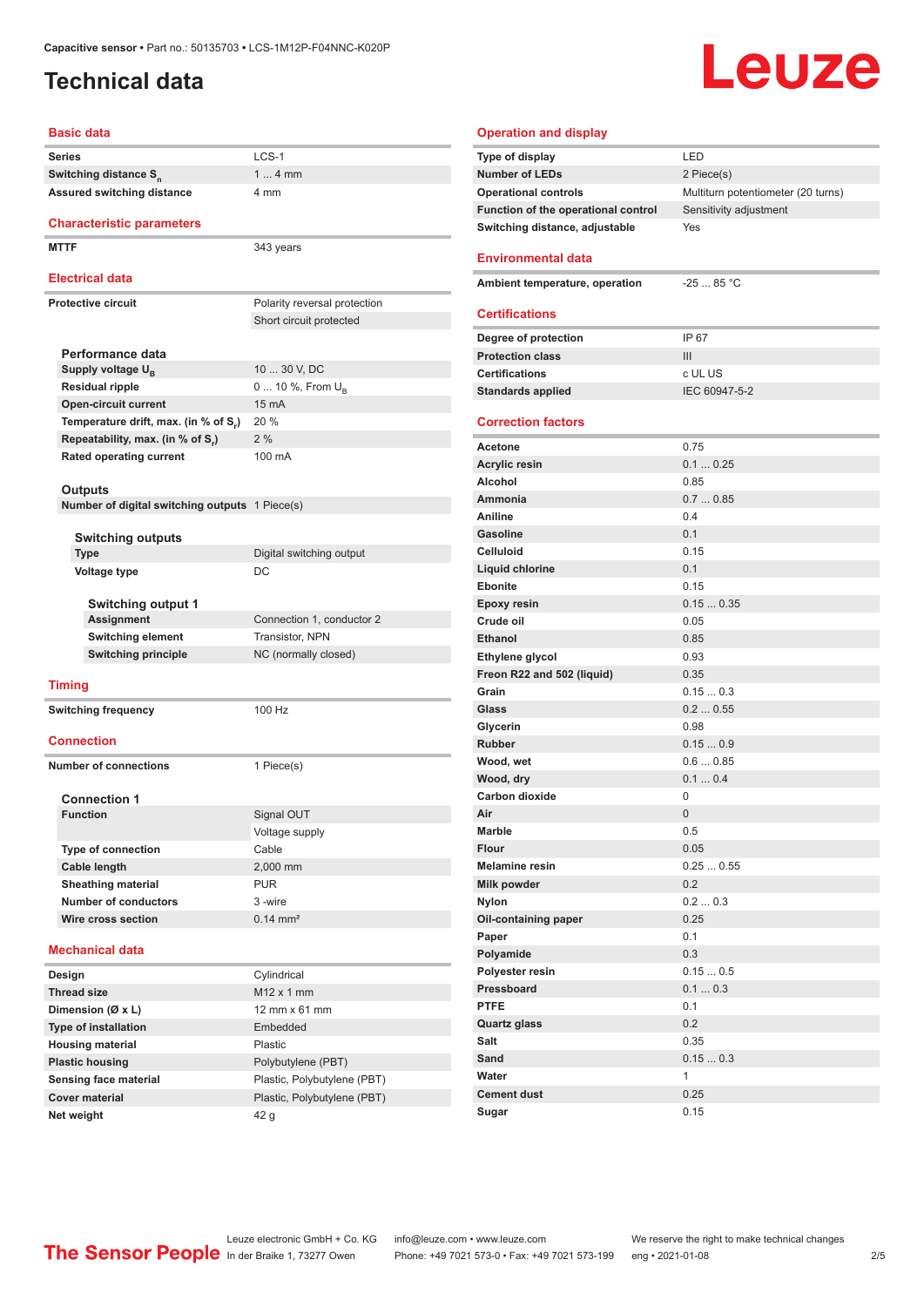### <span id="page-2-0"></span>**Technical data**

| <b>Customs tariff number</b> | 85365019 |
|------------------------------|----------|
| eCl@ss 5.1.4                 | 27270102 |
| eCl@ss 8.0                   | 27270102 |
| eCl@ss 9.0                   | 27270102 |
| eCl@ss 10.0                  | 27270102 |
| eCl@ss 11.0                  | 27270102 |
| <b>ETIM 5.0</b>              | EC002715 |
| <b>ETIM 6.0</b>              | EC002715 |
| <b>ETIM 7.0</b>              | EC002715 |

### **Dimensioned drawings**

6.

4.

5.

All dimensions in millimeters



- 1 Active surface
- 2 Housing
- 3 Cover
- 4 Potentiometer
- 5 Green LED, operating voltage display
- 6 Yellow LED, function indicator

### **Electrical connection**

#### **Connection 1**

| <b>Function</b>             | Signal OUT          |
|-----------------------------|---------------------|
|                             | Voltage supply      |
| Type of connection          | Cable               |
| Cable length                | 2,000 mm            |
| <b>Sheathing material</b>   | <b>PUR</b>          |
| <b>Number of conductors</b> | 3-wire              |
| Wire cross section          | $0.14 \text{ mm}^2$ |

#### **Conductor color Conductor assignment**

| <b>Brown</b> | 10 - 30 V DC |
|--------------|--------------|
| <b>Black</b> | OUT          |
| <b>Blue</b>  | <b>GND</b>   |

Leuze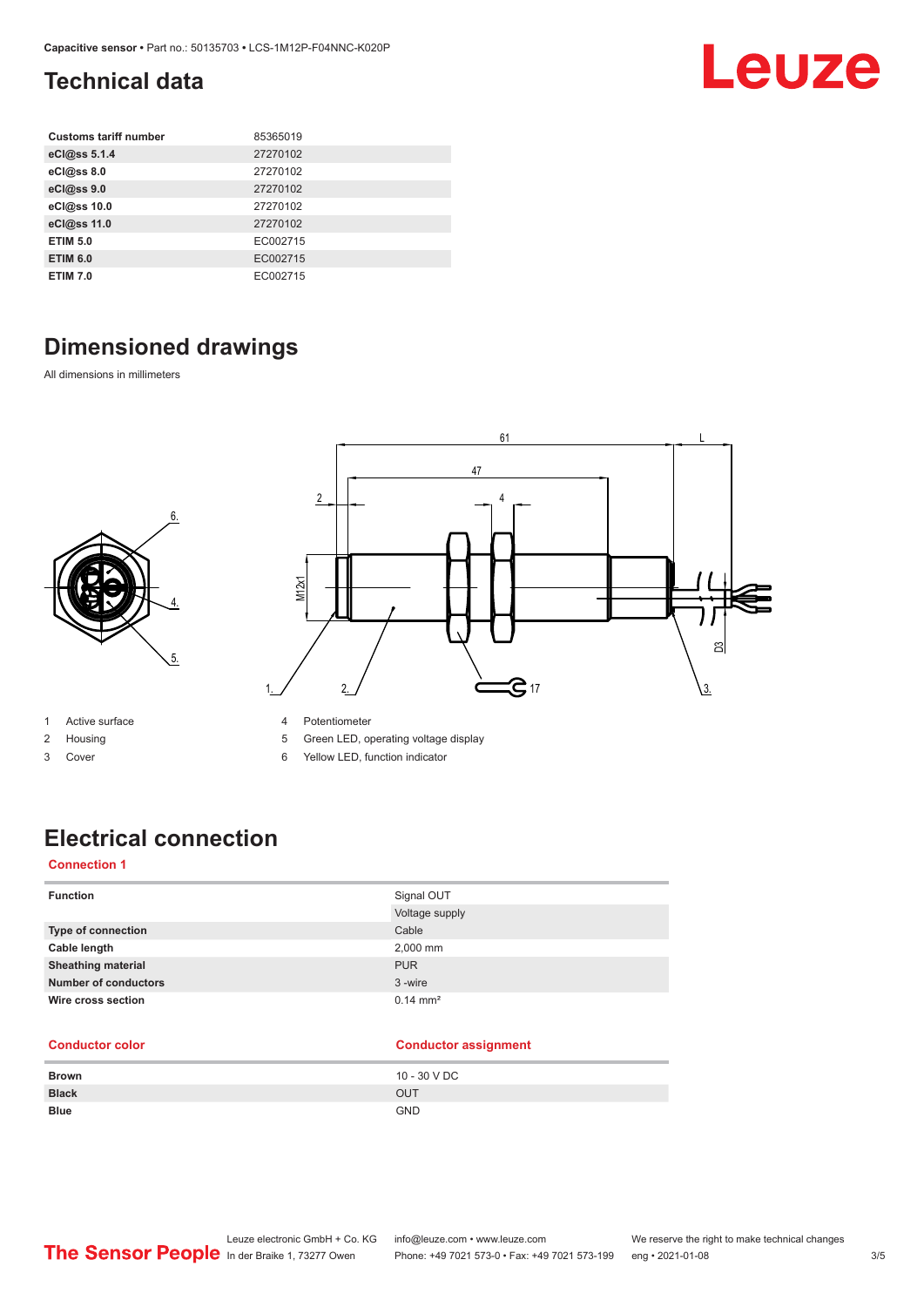### <span id="page-3-0"></span>**Circuit diagrams**





### **Operation and display**

| <b>LED</b>     | Display                  | <b>Meaning</b>                   |
|----------------|--------------------------|----------------------------------|
|                | Green, continuous light  | Ready                            |
| $\overline{2}$ | Yellow, continuous light | Switching output/switching state |

### **Part number code**

Part designation: **LCS-ABBBC-DDDEFF-GHHHIJJJ KK**

| <b>LCS</b>   | <b>Operating principle</b><br>LCS: capacitive sensor                                                                                                                                                                                                                                                                                                                                                                                                                                                                                                                                                                                                                                                                                                                                                                       |
|--------------|----------------------------------------------------------------------------------------------------------------------------------------------------------------------------------------------------------------------------------------------------------------------------------------------------------------------------------------------------------------------------------------------------------------------------------------------------------------------------------------------------------------------------------------------------------------------------------------------------------------------------------------------------------------------------------------------------------------------------------------------------------------------------------------------------------------------------|
| A            | <b>Series</b><br>1: series 1 "Extended"<br>2: series 2 "Advanced"                                                                                                                                                                                                                                                                                                                                                                                                                                                                                                                                                                                                                                                                                                                                                          |
| <b>BBB</b>   | Design<br>M12: series with M12 x 1 external thread<br>M18: series with M18 x 1 external thread<br>M30: series with M30 x 1.5 external thread<br>Q40: series in cubic design, length 40 mm<br>Q54: series in cubic design, length 54 mm                                                                                                                                                                                                                                                                                                                                                                                                                                                                                                                                                                                     |
| $\mathbf{C}$ | <b>Housing material</b><br>B: brass<br>M: metal<br>P: plastic/PBT<br>T: PTFE                                                                                                                                                                                                                                                                                                                                                                                                                                                                                                                                                                                                                                                                                                                                               |
| <b>DDD</b>   | Measurement range / type of installation<br>F03: typ. range limit 3.0 mm / embedded installation<br>F04: typ. range limit 4.0 mm / embedded installation<br>F05: typ. range limit 5.0 mm / embedded installation<br>F06: typ. range limit 6.0 mm / embedded installation<br>F08: typ. range limit 8.0 mm / embedded installation<br>F10: typ. range limit 10.0 mm / embedded installation<br>F15: typ. range limit 15.0 mm / embedded installation<br>F20: typ. range limit 20.0 mm / embedded installation<br>N06: typ. range limit 6.0 mm / non-embedded installation<br>N08: typ. range limit 8.0 mm / non-embedded installation<br>N15: typ. range limit 15.0 mm / non-embedded installation<br>N25: typ. range limit 25.0 mm / non-embedded installation<br>N30: typ. range limit 30.0 mm / non-embedded installation |
| E            | <b>Output function</b><br>B: NC and NO contact<br>N: NPN<br>P: PNP                                                                                                                                                                                                                                                                                                                                                                                                                                                                                                                                                                                                                                                                                                                                                         |
| FF           | Switching<br>NC: normally closed contact<br>NO: normally open contact<br>NP: programmable                                                                                                                                                                                                                                                                                                                                                                                                                                                                                                                                                                                                                                                                                                                                  |
| G            | <b>Connection cable</b><br>K: cable<br>n/a: no cable                                                                                                                                                                                                                                                                                                                                                                                                                                                                                                                                                                                                                                                                                                                                                                       |
| HHH          | Cable length<br>020: length 2,000 mm<br>003: length 300 mm<br>n/a: no cable                                                                                                                                                                                                                                                                                                                                                                                                                                                                                                                                                                                                                                                                                                                                                |